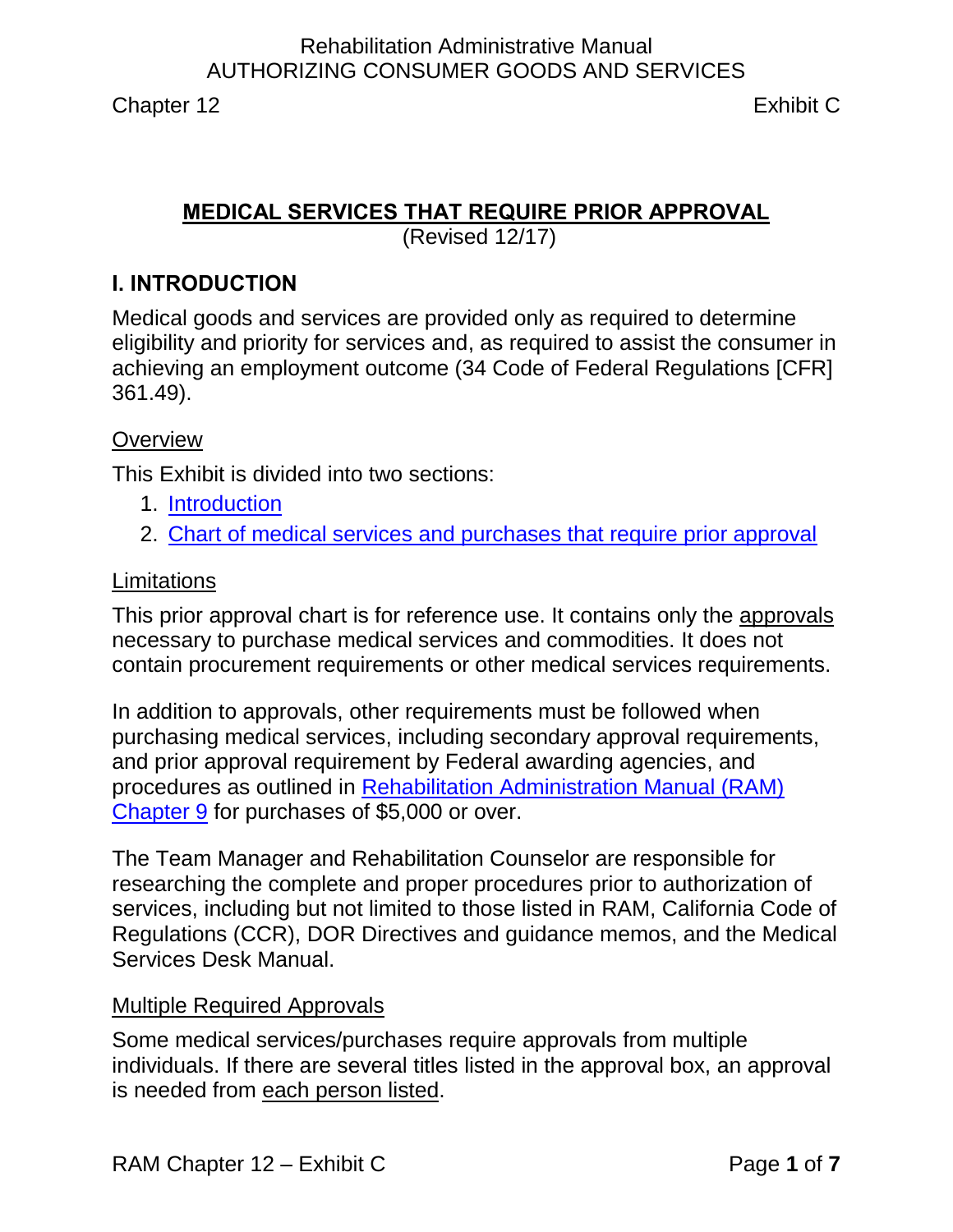Chapter 12 Exhibit C

The VRSD team should obtain approvals in the order listed. Each review/approval is completed prior to submitting to the next approver. Some services and commodities require Medical Consultant (MC) or Statewide Consultant review. Some also require Medical Services Unit (MSU) Program Manager review and approval.

- 1.MCs are located in branch or district offices. Statewide Consultants and the Medical Services Unit are located in Central Office.
- 2.Requests for MC approval should be sent through MSU following instructions in the [Medical Consultation Handbook.](file://dorgrp1/Group/Public%20Folder/Medical%20Services%20Unit/MEDICAL%20CONSULTATION/Medical%20Consultation%20handbook%20-%20field%20and%20MC%20v.1.1.pdf)

### Costs

Services and commodities are authorized using procedure codes and established rates, as listed in AWARE. All costs listed in this approval chart are at DOR rates. For any rates that are unlisted, by report, or rates that are not otherwise specified, see the "Exceptions and Considerations" section of this Exhibit (refer to [RAM Chapter 12,](http://indor/ram/ram12/ram-12-authorizing-case-services-expenditures) section 1213).

Points to Remember

- 1. Services and commodities should be purchased on the appropriate authorization form and in the appropriate case status (refer to RAM Chapter 11).
- 2. The Department is required to pursue comparable benefits when purchasing medical services and commodities. Contact the comparable benefits agency to determine if there are any specific requirements that must be followed to secure the benefit for the needed medical service/commodity (refer to [RAM Chapter 12,](http://indor/ram/ram12/ram-12-authorizing-case-services-expenditures) section 1203).
- 3. All medical services and commodity purchases require recommendation/prescription from the consumer's evaluating or treating medical professional (e.g., physician, optometrist) as listed in CCR 7160. A recommendation/prescription is not required for medical evaluations.
- 4. All Physical and Mental Restoration services may only be provided as listed in CCR 7160.
- 5. There are four specific areas that would cover all prior approvals for medical services and commodities, dental services, emergency services, and therapies.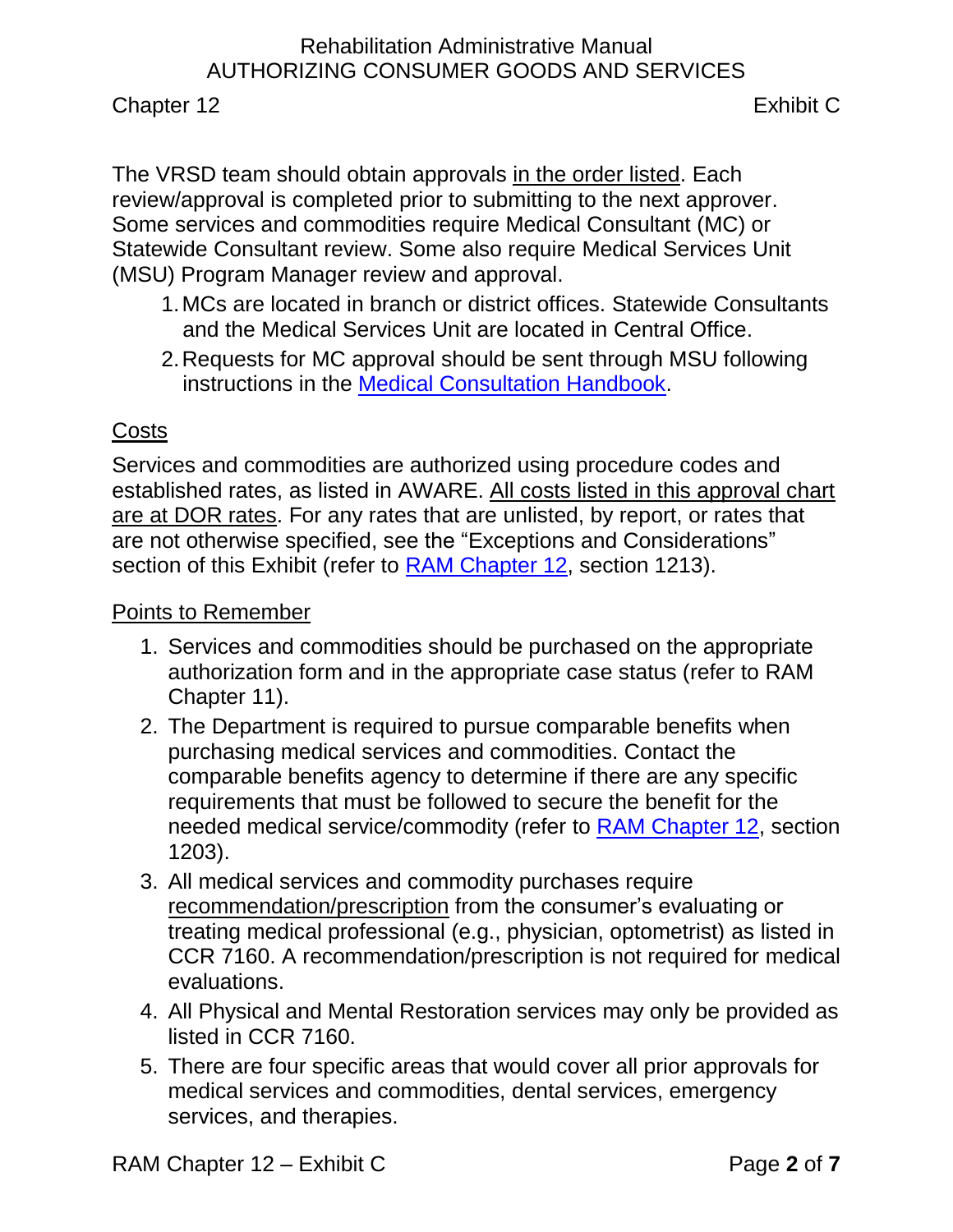# **II. MEDICAL SERVICES AND PURCHASES THAT REQUIRE PRIOR APPROVAL**

<span id="page-2-0"></span>

| <b>Purchase or Service (at DOR rates, unless</b><br>otherwise specified)    | Prior Approval(s) Required (required from all persons<br>listed, in the order listed)                                                                                                                           |
|-----------------------------------------------------------------------------|-----------------------------------------------------------------------------------------------------------------------------------------------------------------------------------------------------------------|
| <b>Services and Commodities</b> (e.g., hearing aids,<br>wheelchairs, exams) |                                                                                                                                                                                                                 |
| <b>Under \$1,000</b>                                                        | • Rehabilitation Counselor – Full Authority                                                                                                                                                                     |
| Over \$1,000                                                                | • Team Manager                                                                                                                                                                                                  |
| Services over \$5,000                                                       | <b>Team Manager</b><br>Medical Consultant or Statewide Consultant, as<br>appropriate to the type<br><b>District Administrator</b><br>Contracts and Procurement Section, only for services that<br>require bids. |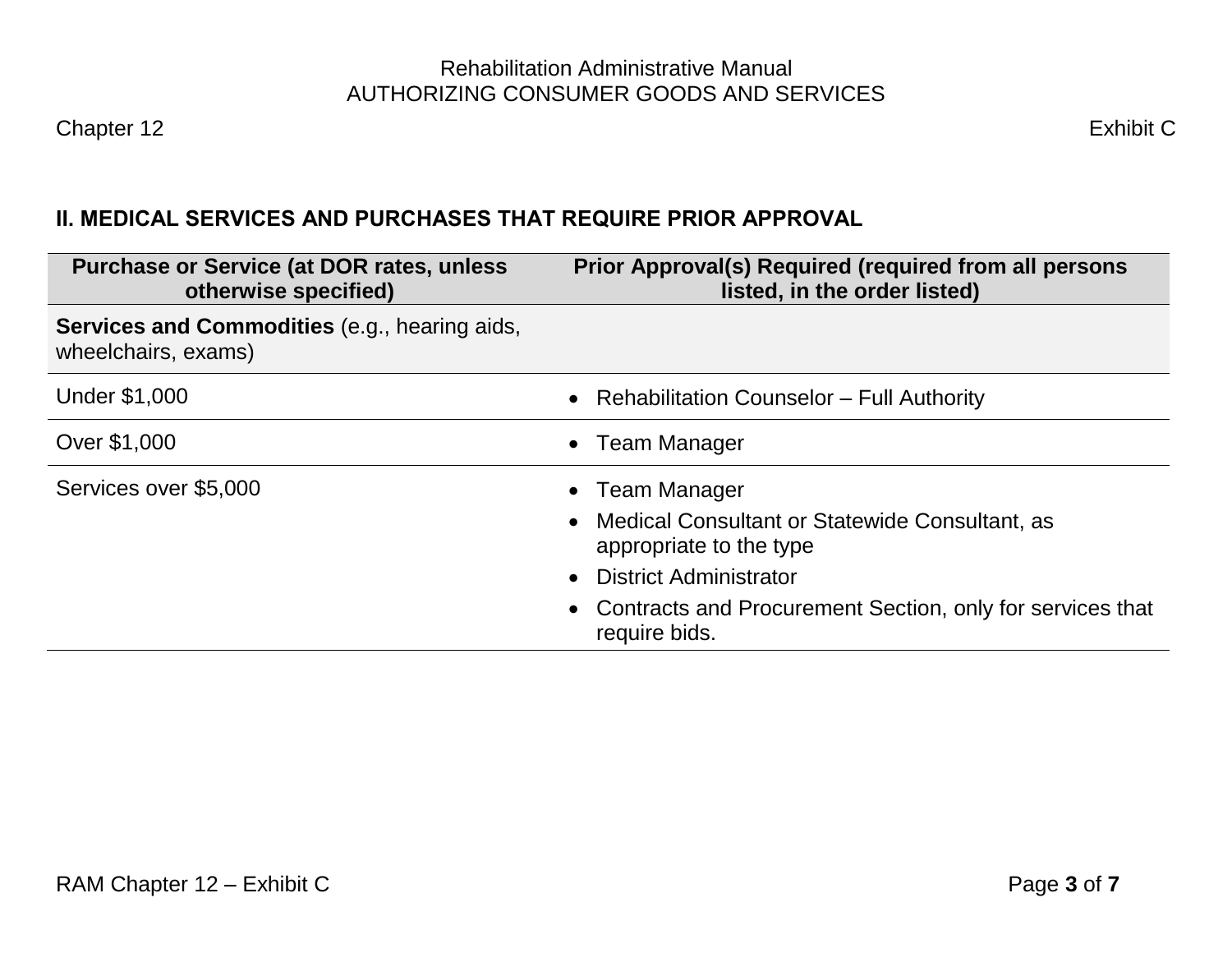| <b>Purchase or Service (at DOR rates, unless</b><br>otherwise specified)                                                                                                             | Prior Approval(s) Required (required from all persons<br>listed, in the order listed)                                                                                                                                                                                                                                                                                             |
|--------------------------------------------------------------------------------------------------------------------------------------------------------------------------------------|-----------------------------------------------------------------------------------------------------------------------------------------------------------------------------------------------------------------------------------------------------------------------------------------------------------------------------------------------------------------------------------|
| Equipment over \$5,000<br>*Equipment is defined as tangible personal<br>property having a useful life of more than one<br>year and a per-unit acquisition cost of \$5,000 or<br>more | Team Manager<br>Medical Consultant or Statewide Consultant, as<br>appropriate to the type<br><b>District Administrator</b><br><b>Contracts and Procurement Section</b><br>Deputy Director or designee<br><b>Rehabilitation Services Administration</b>                                                                                                                            |
| Over \$20,000                                                                                                                                                                        | Team Manager<br>$\bullet$<br>Medical Consultant or Statewide Consultant, as<br>appropriate to the type<br><b>District Administrator</b><br><b>Contracts and Procurement Section</b><br>MSU Program Manager or designee<br>Deputy Director or designee<br>Rehabilitation Services Administration, for tangible<br>personal property having a useful life of more than one<br>year. |
| Over \$50,000                                                                                                                                                                        | <b>Team Manager</b><br>Medical Consultant or Statewide Consultant, as                                                                                                                                                                                                                                                                                                             |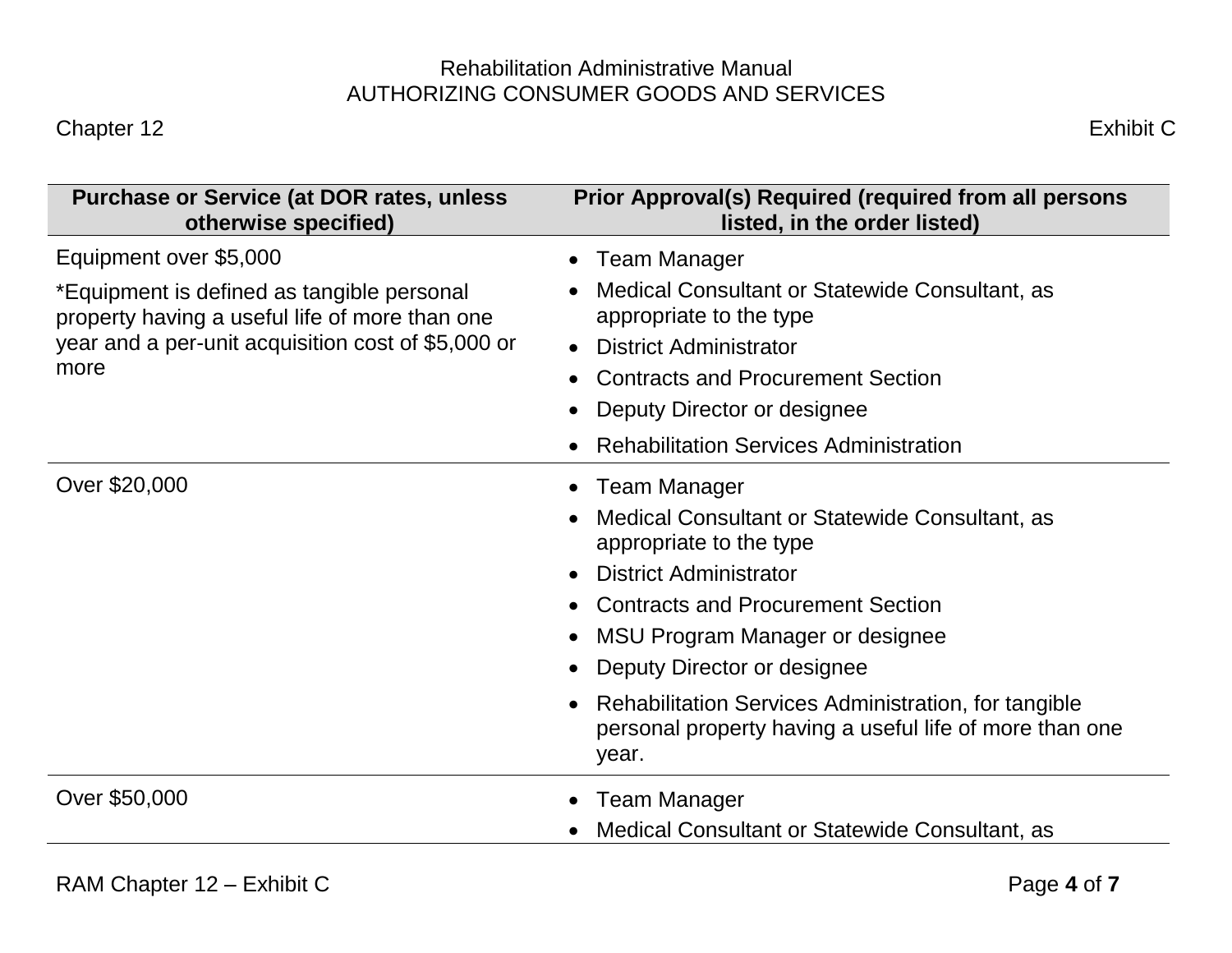| <b>Purchase or Service (at DOR rates, unless</b><br>otherwise specified) | Prior Approval(s) Required (required from all persons<br>listed, in the order listed)                                                                                                                                                                                                                                                             |
|--------------------------------------------------------------------------|---------------------------------------------------------------------------------------------------------------------------------------------------------------------------------------------------------------------------------------------------------------------------------------------------------------------------------------------------|
|                                                                          | appropriate to the type<br><b>District Administrator</b><br><b>Contracts and Procurement Section</b><br>Rehabilitation Services Administration, for tangible<br>personal property with a useful life of more than one year<br>MSU Program Manager or designee<br>Deputy Director or designee<br>DOR Legal<br>Department of General Services (DGS) |
|                                                                          | Rehabilitation Services Administration, for tangible<br>personal property having a useful life of more than one<br>year.                                                                                                                                                                                                                          |
| <b>Dental Treatment</b>                                                  |                                                                                                                                                                                                                                                                                                                                                   |
| <b>Under \$5,000</b>                                                     | <b>Statewide Dental Consultant</b>                                                                                                                                                                                                                                                                                                                |
| Over \$5,000                                                             | <b>Statewide Dental Consultant</b><br><b>Team Manager</b><br><b>District Administrator</b>                                                                                                                                                                                                                                                        |
| <b>Emergency Services</b> (e.g., Extreme Medical                         | *Verbal approval required prior to authorization at any                                                                                                                                                                                                                                                                                           |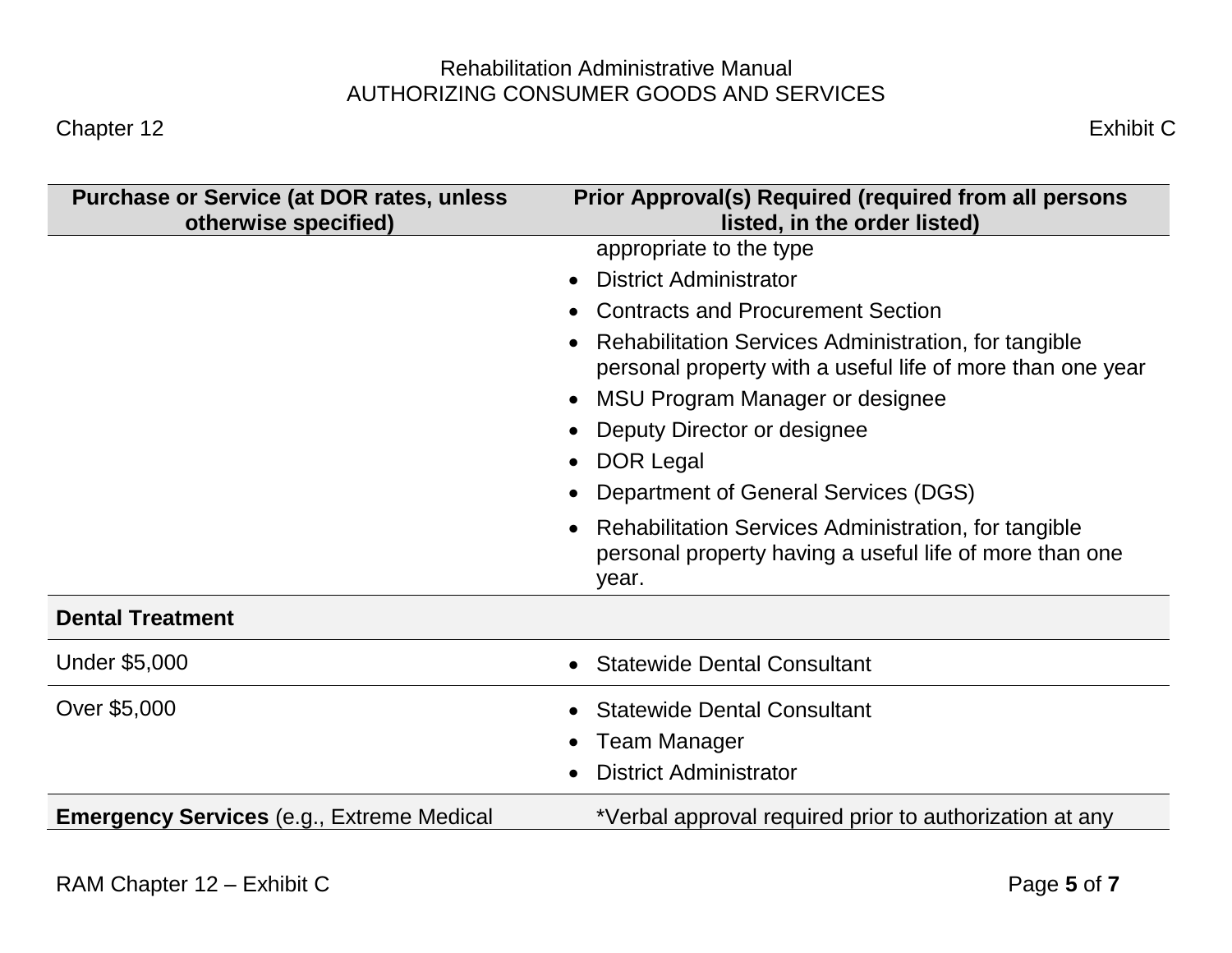| <b>Purchase or Service (at DOR rates, unless</b><br>otherwise specified) | Prior Approval(s) Required (required from all persons<br>listed, in the order listed)                |
|--------------------------------------------------------------------------|------------------------------------------------------------------------------------------------------|
| Risk and Dental Emergencies)*                                            | cost. Documented approval required within 15 days of<br>authorization.                               |
| <b>Under \$5,000</b>                                                     | <b>Team Manager</b>                                                                                  |
|                                                                          | Medical Consultant, Consulting Practitioner, or Statewide<br>Consultant, as appropriate to the type. |
| Over \$5,000                                                             | <b>Team Manager</b>                                                                                  |
|                                                                          | Medical Consultant, Consulting Practitioner, or Statewide<br>Consultant, as appropriate to the type  |
|                                                                          | <b>District Administrator</b>                                                                        |
| <b>Therapy</b>                                                           |                                                                                                      |
| Any of the following:                                                    |                                                                                                      |
| Occupational/Physical Therapy<br>$\bullet$                               |                                                                                                      |
| Psychotherapy<br>$\bullet$                                               |                                                                                                      |
| Speech, Language, Hearing Therapy                                        |                                                                                                      |
| <b>Vision/Orthotic Therapy</b><br>$\bullet$                              |                                                                                                      |
| Up to six initial sessions                                               | <b>Rehabilitation Counselor - Full Authority</b>                                                     |
| Up to six additional sessions (for a total of 12<br>cumulative sessions) | Medical Consultant, Consulting Practitioner, or Statewide<br>Consultant, as appropriate to the type  |